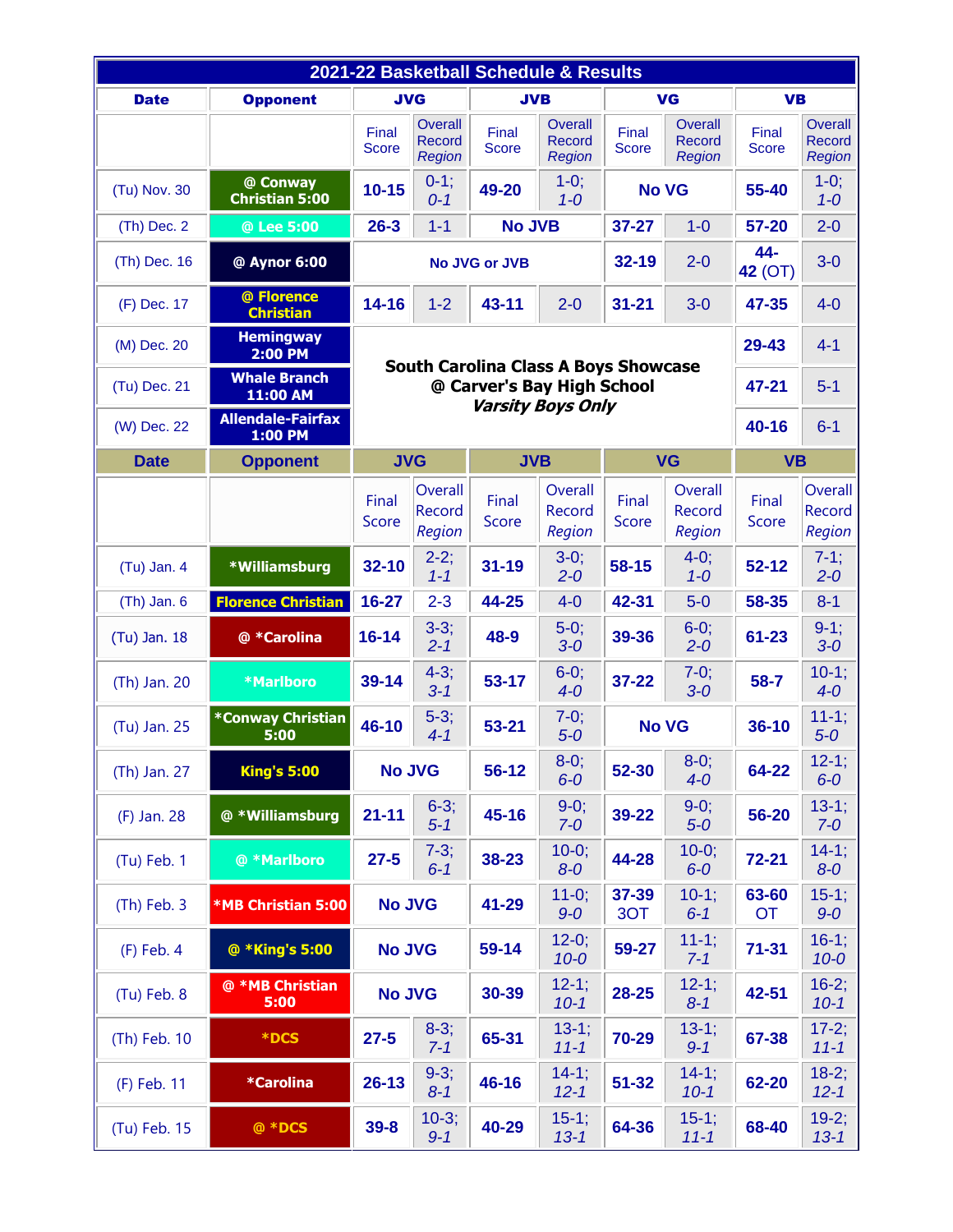| (W) Feb. 16                                                                                                                                                                         | <b>JVG</b><br>vs Marlboro @<br>6:30                               | $25 - 6$       | $11 - 3$ | JV Girls Semifinals @ Carolina |               |                               |                               |                       |                   |
|-------------------------------------------------------------------------------------------------------------------------------------------------------------------------------------|-------------------------------------------------------------------|----------------|----------|--------------------------------|---------------|-------------------------------|-------------------------------|-----------------------|-------------------|
|                                                                                                                                                                                     | <b>JVB vs Williamsburg</b><br>@ 7:45                              |                |          | $32 - 13$                      | $16 - 1$      |                               | JV Boys Semifinals @ Carolina |                       |                   |
|                                                                                                                                                                                     | <b>JVG vs Carolina</b><br>@ 5:00                                  | 23-28<br>(2OT) | $11 - 4$ | JV Girls Finals @ MB Christian |               |                               |                               |                       |                   |
| (Th) Feb. 17                                                                                                                                                                        | <b>JVB vs MB Christian</b><br>@ 6:15                              |                |          | 28-43                          | $16 - 2$      | JV Boys Finals @ MB Christian |                               |                       |                   |
| <b>AA State Tournament</b>                                                                                                                                                          |                                                                   |                |          |                                |               |                               |                               |                       |                   |
| <b>Date</b>                                                                                                                                                                         | <b>Opponent</b>                                                   |                |          |                                | <b>VG</b>     |                               | <b>VB</b>                     |                       |                   |
|                                                                                                                                                                                     |                                                                   |                |          |                                |               | Final<br><b>Score</b>         | Overall<br>Record             | Final<br><b>Score</b> | Overall<br>Record |
| (F) Feb. 18                                                                                                                                                                         | Varsity Girls vs Thomas Sumter - 8:00 pm<br>@ Sumter Civic Center |                |          |                                |               | $41 - 19$                     | $16 - 1$                      |                       |                   |
| (Sa) Feb. 19                                                                                                                                                                        | Varsity Boys vs John Paul II - 6:00 pm<br>@ Sumter Civic Center   |                |          |                                |               |                               | 55-33                         | $20 - 2$              |                   |
| (M) Feb. 21                                                                                                                                                                         | Varsity Girls vs Beaufort - 6:30 pm<br>@ Sumter Civic Center      |                |          |                                | 48-51<br>(OT) | $16 - 2$                      |                               |                       |                   |
| (Tu) Feb. 22                                                                                                                                                                        | Varsity Boys vs Palmetto Christian - 6:30 pm<br>@ Cardinal Newman |                |          |                                |               |                               | 36-51                         | $20 - 3$              |                   |
| 4:00 start time unless otherwise noted<br>* - Denotes SCISA Region III-AA game                                                                                                      |                                                                   |                |          |                                |               |                               |                               |                       |                   |
| <b>Varsity Boys Head Coach: Kyle Drew</b><br><b>Varsity Girls Head Coach: Meagan Thomas</b><br><b>JV Boys Head Coach: Jonathan King</b><br><b>JV Girls Head Coach: Amber Jordan</b> |                                                                   |                |          |                                |               |                               |                               |                       |                   |

## Pee Dee Academy Varsity Boys Basketball Roster 2021-2022

| <b>Class</b> | No. | Player                  |
|--------------|-----|-------------------------|
| So.          | 0   | <b>Hughes Elvington</b> |
| Sr.          | 5   | <b>Drew Singletary</b>  |
| Jr.          | 10  | <b>Landyn Tyler</b>     |
| Sr.          | 11  | <b>Leevi White</b>      |
| Sr.          | 12  | <b>Colton Caulder</b>   |
| Sr.          | 13  | <b>Dylan Carter</b>     |
| Jr.          | 14  | <b>Peyton Hardee</b>    |
| Sr.          | 15  | <b>Zachary Martin</b>   |
| So.          | 20  | <b>Landon Nobles</b>    |
| Jr.          | 21  | <b>Hudson Spivey</b>    |
| Sr.          | 23  | <b>Cameron Weston</b>   |
| Sr.          | 24  | <b>Allen Moore</b>      |

## **Head Coach: Kyle Drew**

**Assistant Coach: Logan Rogers**